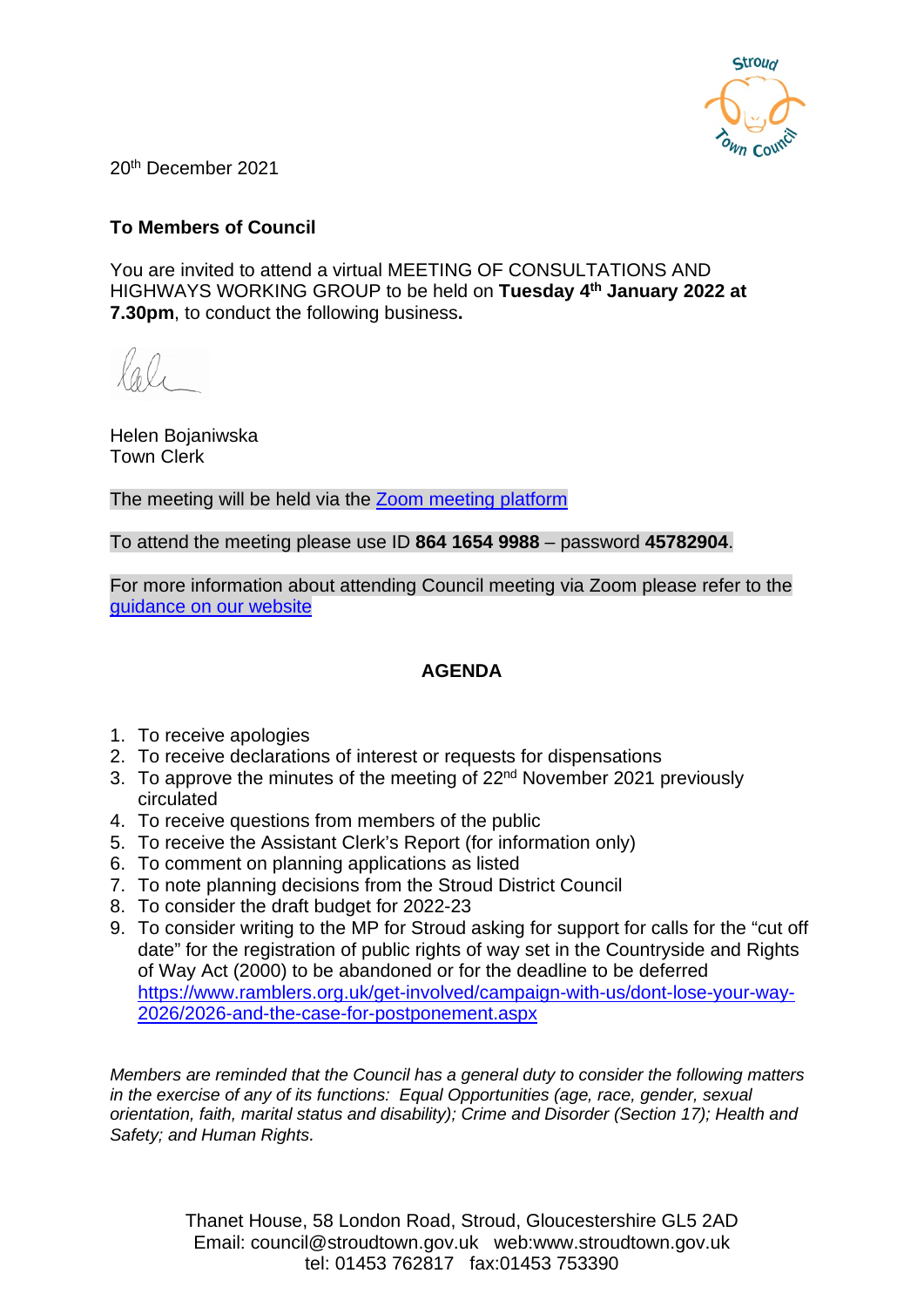## **Item 6 APPLICATIONS 4th January 2021**

| <b>Planning</b><br><b>Application No.</b> | Location                                      | <b>Details</b>                                                                                                          | <b>Ward/notes</b>                                                                    |
|-------------------------------------------|-----------------------------------------------|-------------------------------------------------------------------------------------------------------------------------|--------------------------------------------------------------------------------------|
| S.21/2602/FUL                             | Land At Stafford Mill,<br>London Road, Thrupp | Erection of industrial building                                                                                         | Trinity                                                                              |
| S.21/2825/FUL                             | 137A Summer Street                            | Demolition of agricultural barn and erection of<br>passivhaus dwelling                                                  | Valley                                                                               |
| S.21/2889/HHOLD 99 Slad Road              |                                               | Erection of garden studio                                                                                               | Valley                                                                               |
| S.21/2961/TCA                             | <b>Bath Road</b>                              | Wallbridge Pumping Station, Removal of T66 - T68, T41-T45, T79, T81-T89,<br>G11.1 - G11.3, G12.1- G12.9, U1 - U12 & U13 | Central<br>$(T66$ and T68 are<br>in Cainscross.<br>Cainscross TC<br>also consulted.) |
| S.21/2957/TPO                             | Land At Abercairn, Belle<br>Vue Road          | T1 Sycamore - Fell due to infection by common<br>root decay organism<br>(Perenniporia fraxinea).                        | Valley                                                                               |

#### **Delegated applications**

These applications will not be discussed unless a ward Cllr calls in or there are significant objections from members of the public.

| <b>Planning</b><br><b>Application No.</b> | Location                                                 | <b>Details</b>                                                                                                                                                                                                                                                                                                                                                         | <b>Ward/notes</b> |
|-------------------------------------------|----------------------------------------------------------|------------------------------------------------------------------------------------------------------------------------------------------------------------------------------------------------------------------------------------------------------------------------------------------------------------------------------------------------------------------------|-------------------|
| S.21/2711/VAR                             | West End Plot At 73,<br>Cainscross Road                  | Variation of condition 2 (plans) on permitted<br>application S.19/1489/VAR- amendment to<br>entrance                                                                                                                                                                                                                                                                   | Central           |
| S.21/2743/FUL                             | Land Adjacent To The<br>Coach House, Frome Hall<br>Lane  | Erection of a dwellinghouse (resubmission of<br>S.20/2059/FUL).                                                                                                                                                                                                                                                                                                        | Central           |
| S.21/2933/TCA                             | Cedar Lodge, Frome Hall<br>Lane                          | T1 Sycamore - Reduce height from 45ft to<br>30ft and crown width of approximately 30ft to<br>20ft.                                                                                                                                                                                                                                                                     | Central           |
| S.21/2905/HHOLD                           | 12 Castle Rise                                           | Alterations to windows, garage doors and<br>balustrading and conversion of garage                                                                                                                                                                                                                                                                                      | Central           |
| S.21/2511/CPL                             | 10 Belmont Road, Stroud,<br>Gloucestershire, GL5<br>1HH. | <b>Certificate Proposed Lawful</b><br>Use/Development<br>Convert an existing cellar into a habitable<br>room                                                                                                                                                                                                                                                           | Slade             |
| S.21/3011/TPO                             | Oakbrook Farm, Wick<br><b>Street</b>                     | <b>Tree Preservation Order:</b><br>T1 Beech - Removal of dead wood.<br>T2 English Oak - Reduction by 2m-3m.<br>Remove dead wood & fell a number of Ash<br>trees around it.<br>T3 English Oak - Remove upper 3m of the<br>tree & reduce main branches by around<br>1.5m. Remove deadwood.<br>T4 English Oak - Reduce main branches by<br>around 1.5m & remove dead wood | Uplands           |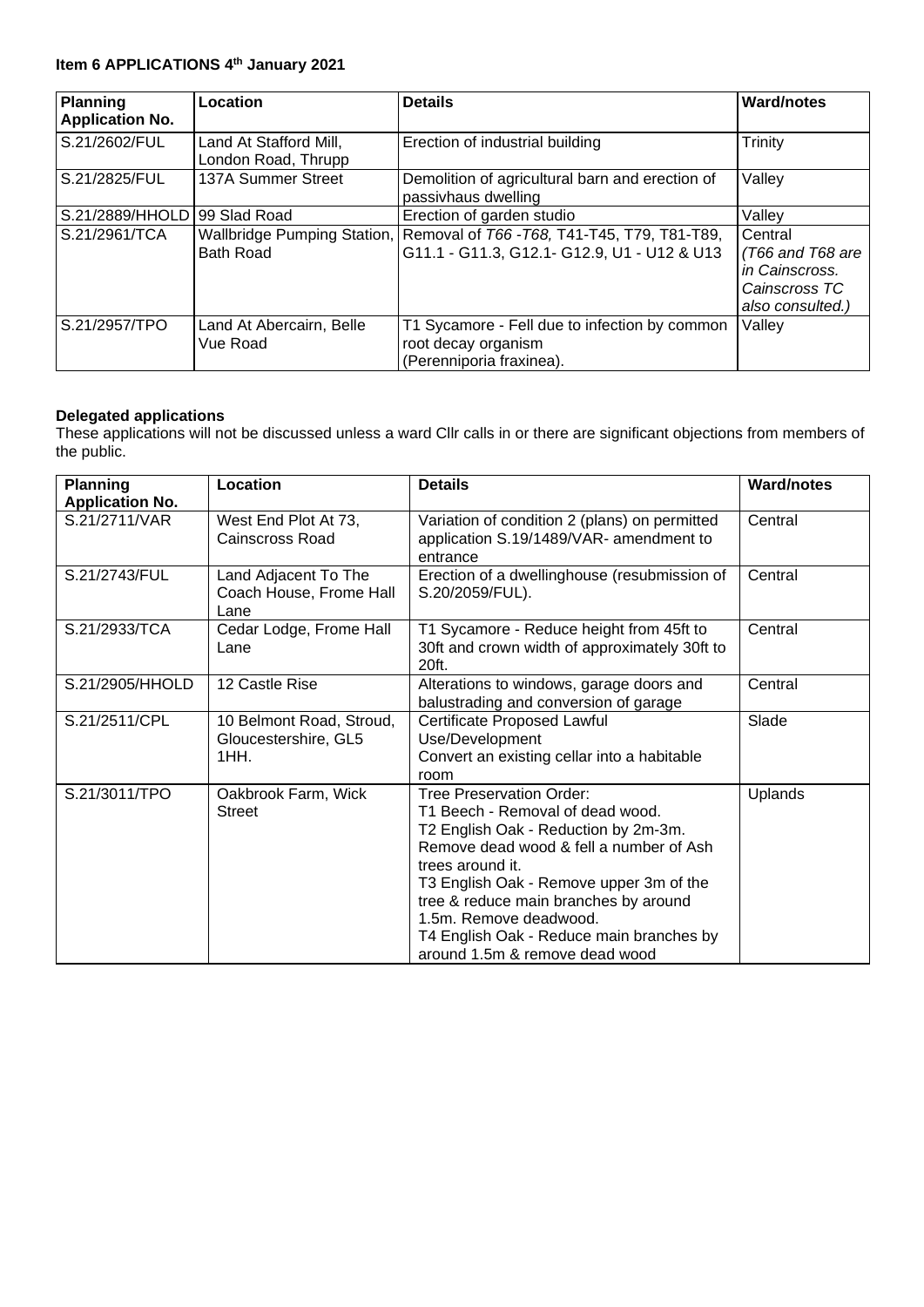## Decisions Made By Local Planning Authority

| <b>Application</b>                                                                                                                                                                                                                                                                                                                                                                                                                                                                                                                                                                                                                                                                                                                                                                               | <b>Status</b> | <b>STC Comments</b> |
|--------------------------------------------------------------------------------------------------------------------------------------------------------------------------------------------------------------------------------------------------------------------------------------------------------------------------------------------------------------------------------------------------------------------------------------------------------------------------------------------------------------------------------------------------------------------------------------------------------------------------------------------------------------------------------------------------------------------------------------------------------------------------------------------------|---------------|---------------------|
| 8 Northfields Folly Lane<br>S.21/2339/HHOLD Extend existing dormer windows to the<br>first floor, ground floor extension to the front and rear                                                                                                                                                                                                                                                                                                                                                                                                                                                                                                                                                                                                                                                   | Permission    | <b>Neutral</b>      |
| 5 Vatch View Uplands<br>S.21/2383/HHOLD Erection of first floor side extension.                                                                                                                                                                                                                                                                                                                                                                                                                                                                                                                                                                                                                                                                                                                  | Permission    | <b>Neutral</b>      |
| Stroud Town Council 58 London Road<br>S.21/2377/LBC Change of use of first and second floor from<br>(C3) residential to office, refurbishment of ground floor,<br>erection of roof terrace and upgrade of building fabric                                                                                                                                                                                                                                                                                                                                                                                                                                                                                                                                                                        | Consent       | Support             |
| Stroud Town Council 58 London Road<br>S.21/2376/FUL Change of use of first and second floor from<br>(C3) residential to office (Class E, i) refurbishment of ground<br>floor, erection of roof terrace and upgrade of building fabric.                                                                                                                                                                                                                                                                                                                                                                                                                                                                                                                                                           | Permission    | Support             |
| 176 Slad Road<br>S.21/2336/HHOLD Erection of balcony extension.                                                                                                                                                                                                                                                                                                                                                                                                                                                                                                                                                                                                                                                                                                                                  | Permission    | <b>Neutral</b>      |
| 79 Bowbridge Lane<br>S.21/2307/HHOLD Erection of single storey side extension,<br>rear terrace, porch, re-rendering/timber-cladding,<br>replacement and new windows, installation of PV solar<br>panels, rooflight and erection of home office outbuilding in<br>front garden.                                                                                                                                                                                                                                                                                                                                                                                                                                                                                                                   | Permission    | <b>Neutral</b>      |
| Flat The Greyhound Gloucester Street<br>S.21/2451/LBC Replacement of a defective modern window<br>with a traditional casement window and the provision of an<br>amenity deck over the rear courtyard                                                                                                                                                                                                                                                                                                                                                                                                                                                                                                                                                                                             | Consent       | <b>Neutral</b>      |
| Flat The Greyhound Gloucester Street<br>S.21/2450/FUL Replacement of a defective modern window<br>with a traditional casement window and the provision of an<br>amenity deck over the rear courtyard                                                                                                                                                                                                                                                                                                                                                                                                                                                                                                                                                                                             | Permission    | <b>Neutral</b>      |
| <b>Trees At Arundel Mill Lane</b><br>S.21/2534/TCA T7 - Goat willow (tag number 0355) cut<br>back failed stems to main trunk at 3m above ground level.<br>G2 - Fell goat willow obstructing desire line (tag number<br>(tag number 0356) (Photo 2 section 10.1) G3 - Crack willow<br>(tag number 0340) Fell and remove from watercourse<br>partially windblown crack willow by desire line. T17 - Crack<br>willow - Failed - Make safe and clear water course. T18 -<br>Crack willow - Re-pollard to 7m to prevent failure of stems<br>onto car park. (Photo 5 section 10.1) T21a - Crack willow -<br>With poor form. Fell to ground level (young tree located by<br>wooden gate) T23 - Ash - Fell to ground level due to ash die<br>back. (Photo 6 section 10.1) T24 - Sycamore. Young, fell to | Consent       | <b>Neutral</b>      |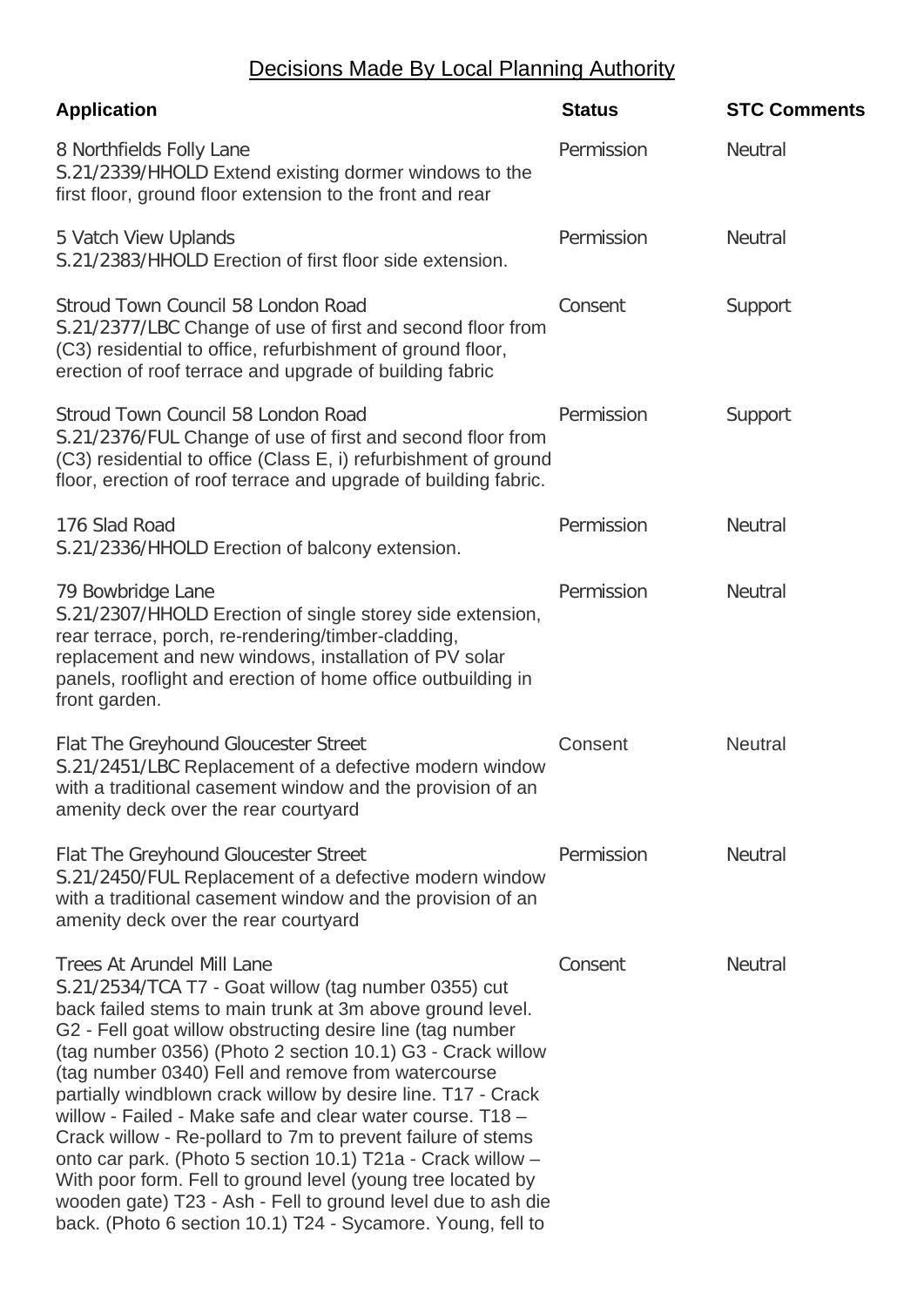| ground level due to risk of squirrel damaged branches<br>failing on parked cars. (Photo 7 section 10.1)                                                                                                                            |            |                |
|------------------------------------------------------------------------------------------------------------------------------------------------------------------------------------------------------------------------------------|------------|----------------|
| 62 Bisley Road<br>S.21/2538/TCA Wester Red Cedar (T1) and (T2) - fell.<br>Rowan (T3) - Reduce from 7m to 5.5m                                                                                                                      | Consent    | <b>Neutral</b> |
| 25 Middle Street<br>S.21/2482/LBC Installation of rear bi-fold doors (Alteration<br>to S.18/0621/LBC)                                                                                                                              | Withdrawn  | <b>Neutral</b> |
| 89 Bisley Road<br>S.21/2527/DISCON   Discharge of condition 3 (Conservation<br>Mitigation Strategy) from the application S.20/2768/FUL -<br><b>Cotswold Beechwoods Special Area of Conservation</b><br><b>Mitigation Strategy.</b> | Permission | <b>Neutral</b> |
| 31 Keats Gardens<br>S.21/2653/HHOLD Erection of single storey front extension<br>to provide additional ancillary accommodation.                                                                                                    | Withdrawn  | <b>Neutral</b> |
| <b>Stroud Railway Station Station Road</b><br>S.21/2438/TCA Crown lift all trees on the station lease<br>(GWR) platforms to 3 metres from ground level.                                                                            | Consent    | <b>Neutral</b> |